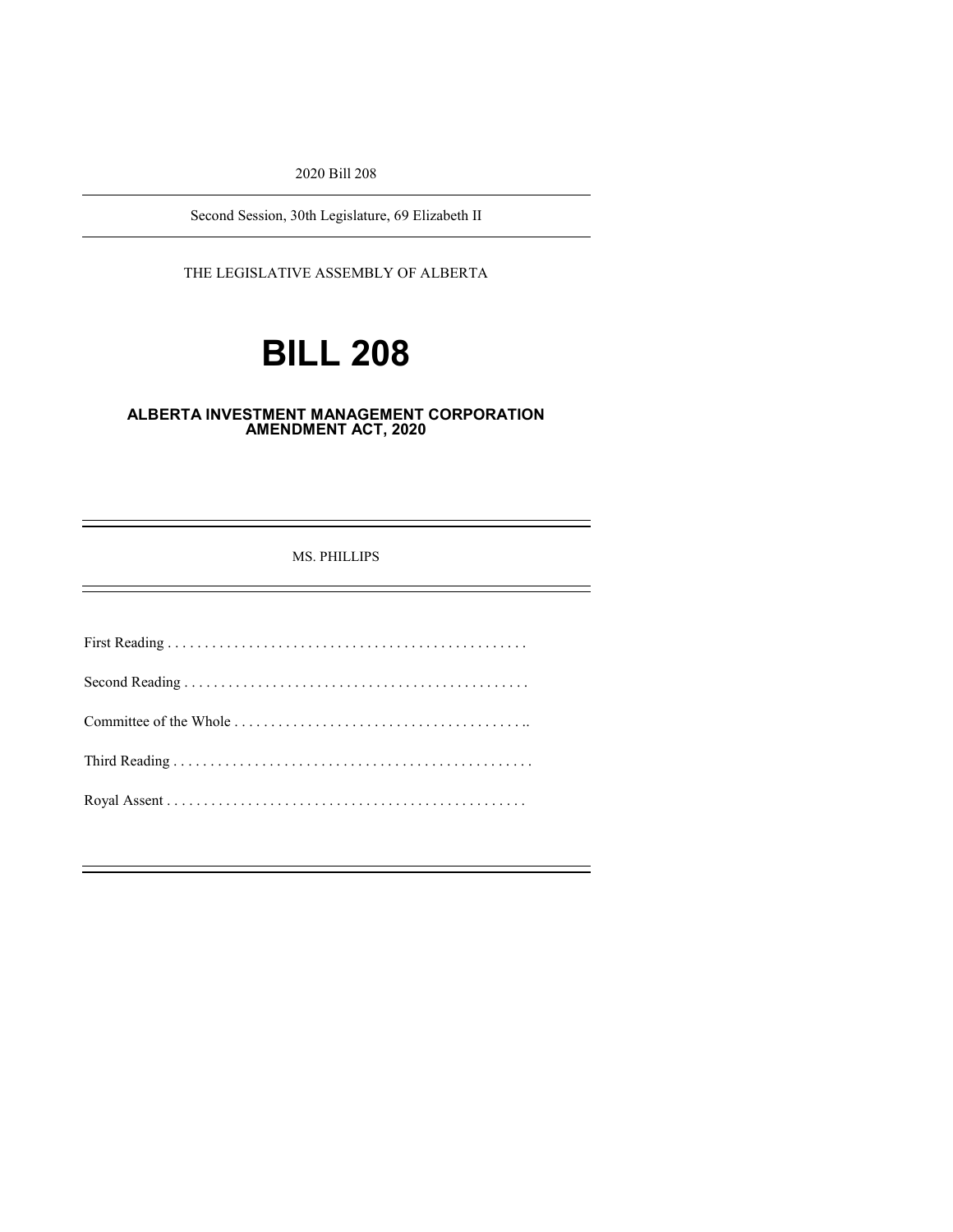*Bill 208 Ms. Phillips*

# **BILL 208**

2020

# **ALBERTA INVESTMENT MANAGEMENT CORPORATION AMENDMENT ACT, 2020**

*(Assented to , 2020)*

HER MAJESTY, by and with the advice and consent of the Legislative Assembly of Alberta, enacts as follows:

#### **Amends SA 2007 cA-26.5**

**1(1) The** *Alberta Investment Management Corporation Act* **is amended by this Act.**

#### **(2) Section 4 is amended by striking out subsection (1) and substituting the following:**

#### **Board appointments**

**4(1)** In this section,

- (a) "Local Authorities Pension Plan Board" means the board of directors as defined in section  $1(1)(a.1)$  of Schedule 1 of the *Joint Governance of Public Sector Pension Plans Act*;
- (b) "Public Service Pension Plan Board" means the board of directors as defined in section 1(1)(a) of Schedule 2 of the *Joint Governance of Public Sector Pension Plans Act*;
- (c) "Special Forces Pension Plan Board" means the board of directors as defined in section 1(1)(a) of Schedule 3 of the *Joint Governance of Public Sector Pension Plans Act*;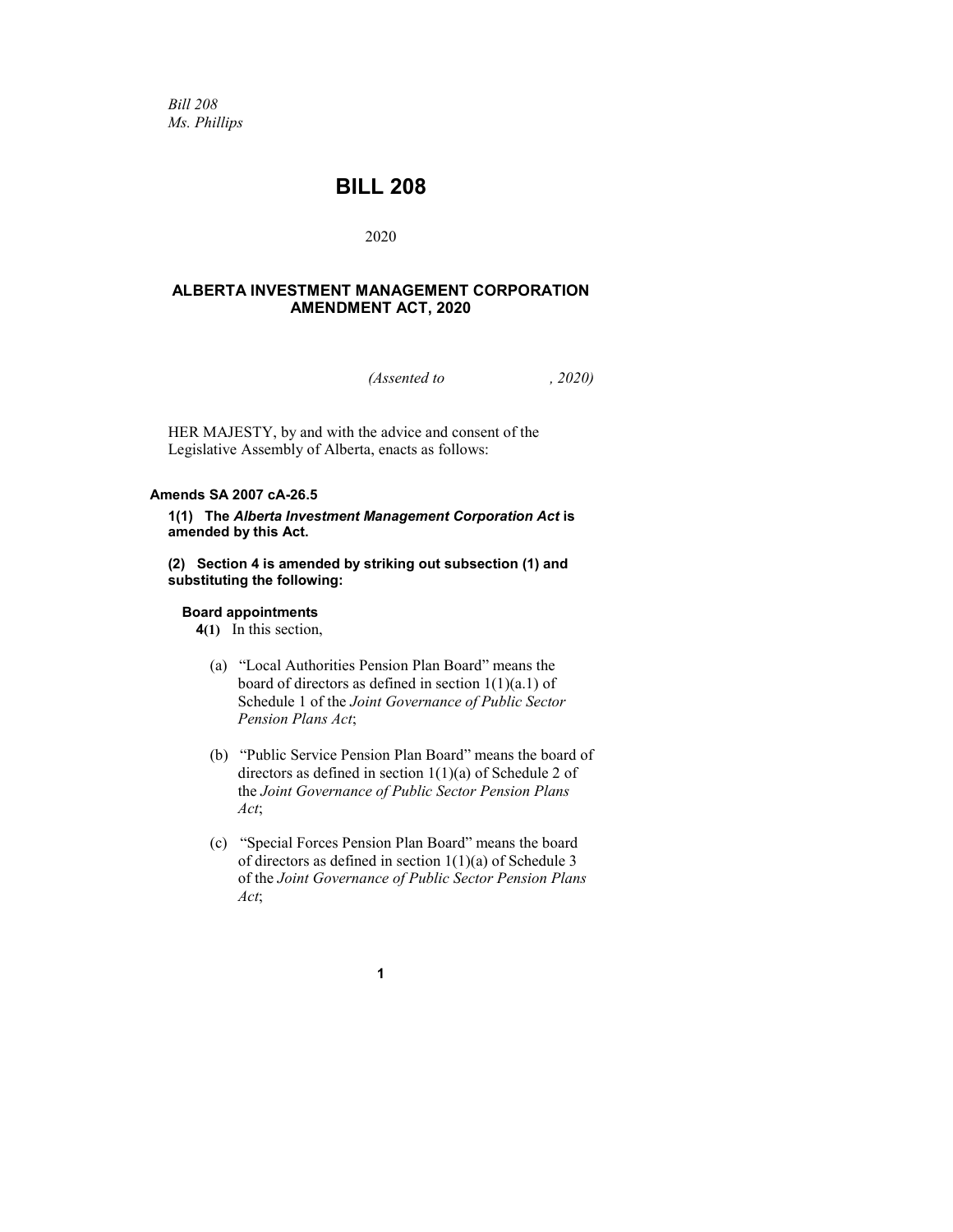**Explanatory Notes**

## **Alberta Investment Management Corporation Act**

**1**(1) Amends chapter A-26.5 of the Statutes of Alberta, 2007.

(2) Section 4 presently reads:

*4(1) There shall be a board of directors consisting of not more than 11 members appointed by the Lieutenant Governor in Council.*

*(2) The Lieutenant Governor in Council shall designate one of the members as chair.*

*(3) The Lieutenant Governor in Council may make regulations respecting the remuneration of members of the board.*

*(4) If regulations under the Alberta Public Agencies Governance Act apply in respect of the remuneration of members of the board, those regulations prevail, to the extent of any conflict or inconsistency, over any regulations made under subsection (3).*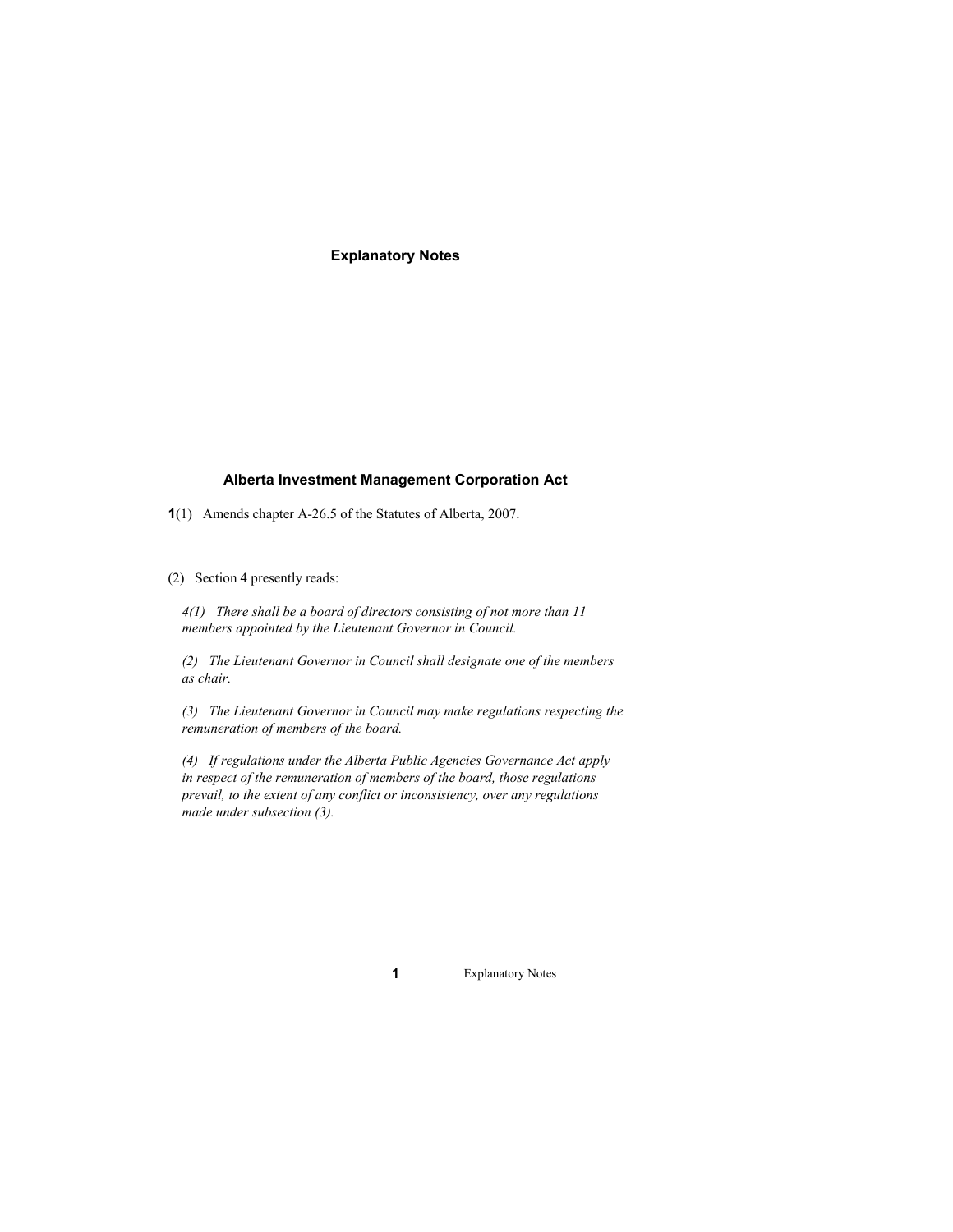(d) "Teachers' Pension Plan Board" means the board as defined in section 1(1)(b) of the *Teachers' Pension Plans Act*.

**(1.1)** The board of directors of the Corporation is established consisting of not more than 15 members.

**(1.2)** The membership of the board of directors is to be determined as follows:

- (a) the Local Authorities Pension Plan Board may appoint one member;
- (b) the Public Service Pension Plan Board may appoint one member;
- (c) the Special Forces Pension Plan Board may appoint one member;
- (d) the Teachers' Pension Plan Board may appoint one member;
- (e) the Lieutenant Governor in Council may, in accordance with the regulations, appoint up to 11 members.

**(1.3)** For greater certainty, the power to appoint a member under subsection (1.2) includes the power to remove or replace that member.

#### **(3) Section 17 is struck out and the following substituted:**

#### **Corporation to make investment decisions**

- **17** The Corporation must
	- (a) invest its funds only as a participant under section 40 of the *Financial Administration Act*, and
	- (b) make all transactional investment decisions in respect of the investing of its funds in accordance with a statement of investment policy and goals directive issued under section 19.

#### **(4) Section 19 is struck out and the following substituted:**

#### **Statement of investment policy and goals directive**

**19(1)** The Treasury Board may, with reasonable notice to the Corporation and as it determines necessary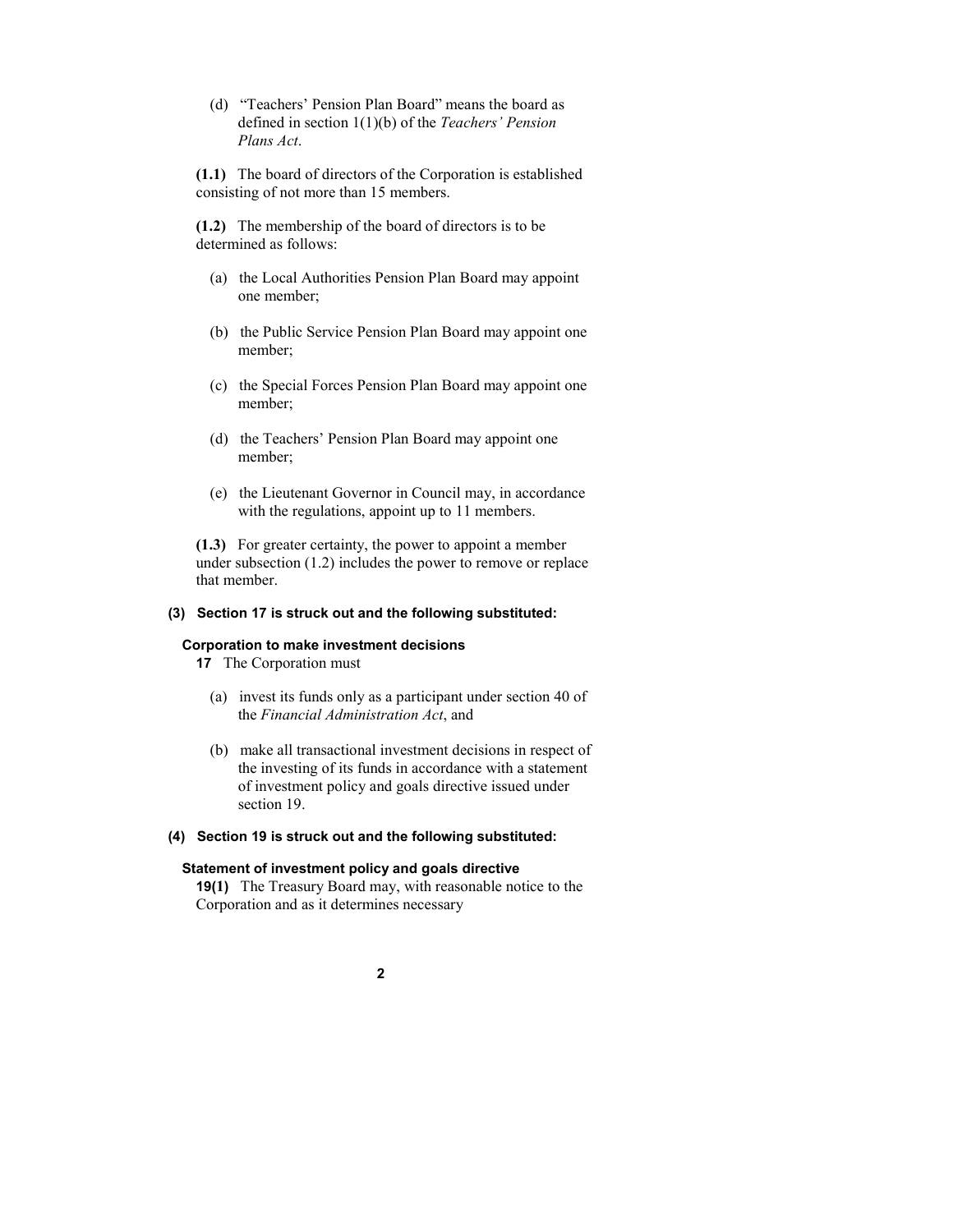(3) Section 17 presently reads:

*17 The Corporation may invest its funds, including reserve funds, only in accordance with the regulations.*

(4) Section 19 presently reads:

*19 The Treasury Board may issue directives that must be followed by the Corporation, the board, or both, in carrying out their powers and duties under this Act and the regulations.*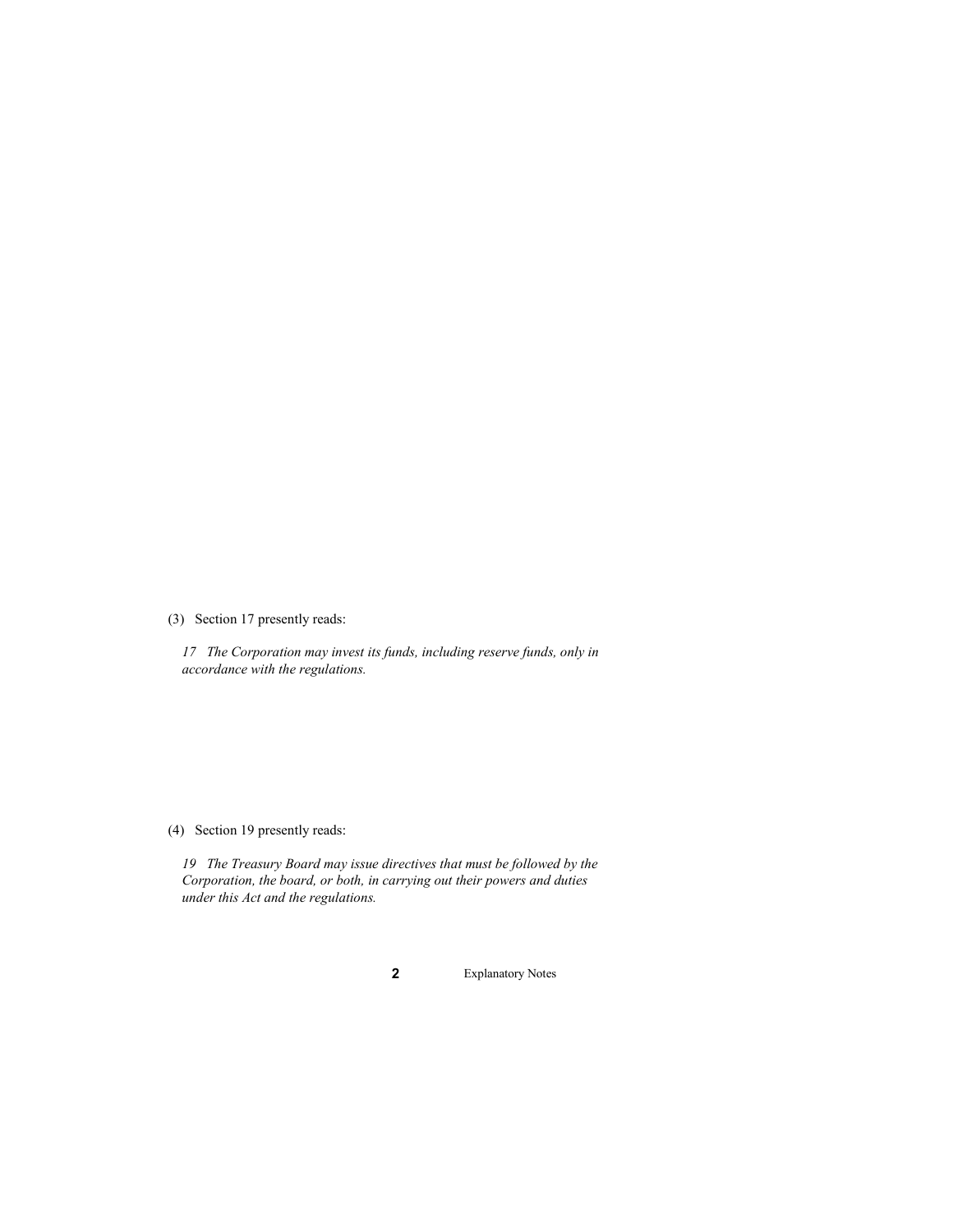- (a) issue to the Corporation a statement of investment policy and goals directive, or
- (b) make changes to or wholly replace a statement of investment policy and goals directive.

**(2)** A statement of investment policy and goals directive must set out the principles, goals, parameters and standards that the Corporation is required to adhere to when making transactional investment decisions under section 17(b).

#### **(5) The following is added immediately after section 19.1:**

#### **Referendum required if Alberta Pension Plan established 19.2(1)** In this section,

- (a) "federal Minister" means the Minister referred to in section 3(1)(b) of the *Canada Pension Plan* (Canada);
- (b) "CPP withdrawal notice" means the written notice referred to in section 3(1)(b) of the *Canada Pension Plan* (Canada) that is provided by a member of the Executive Council to the federal Minister stating the Government's intention to establish and operate in Alberta a plan of old age pensions and supplemental benefits in lieu of the operation of the Canada Pension Plan.

**(2)** Within 90 days of the date on which a member of the Executive Council provides the CPP withdrawal notice to the federal Minister, a referendum must be conducted under the *Referendum Act* as if the Lieutenant Governor in Council had made, on that same date, an order under section 5.1(1) of that Act specifying the following:

(a) the question to be put to the electors is as follows:

Should the Alberta Investment Management Corporation provide investment management services to the Alberta Pension Plan?

- (b) the referendum is to be held separately as a standalone referendum within 90 days of the date of the making of this order;
- (c) the referendum is to be held throughout all of Alberta;
- (d) the results of the referendum are binding;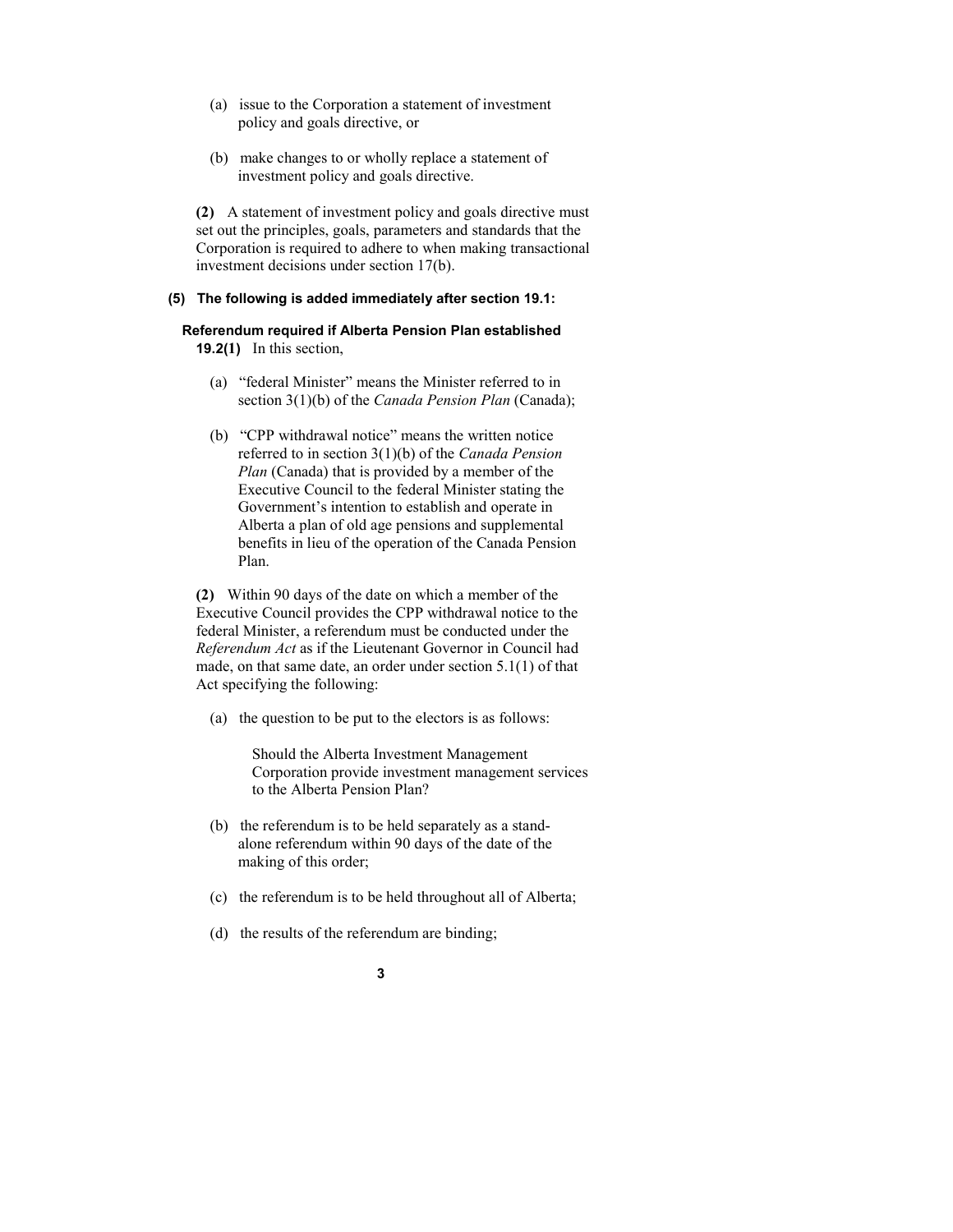- (5) Section 19 presently reads:
	- *19.1(1) In this section, "directive" means*
		- *(a) a directive issued under section 19,*
		- *(b) a directive issued by Treasury Board pursuant to section 7 of the Financial Administration Act,*
	- *(b.1) a policy set pursuant to section 10 of the Alberta Public Agencies Governance Act, and*
		- *(c) any other directive or direction issued under another enactment.*

*(2) The board shall ensure that any directive issued to the board, and the Corporation shall ensure that any directive issued to the Corporation, is implemented in a prompt and efficient manner and in accordance with section 11(b), and compliance by the board or the Corporation, as the case may be, with any directive is deemed to be in compliance with section 11(a).*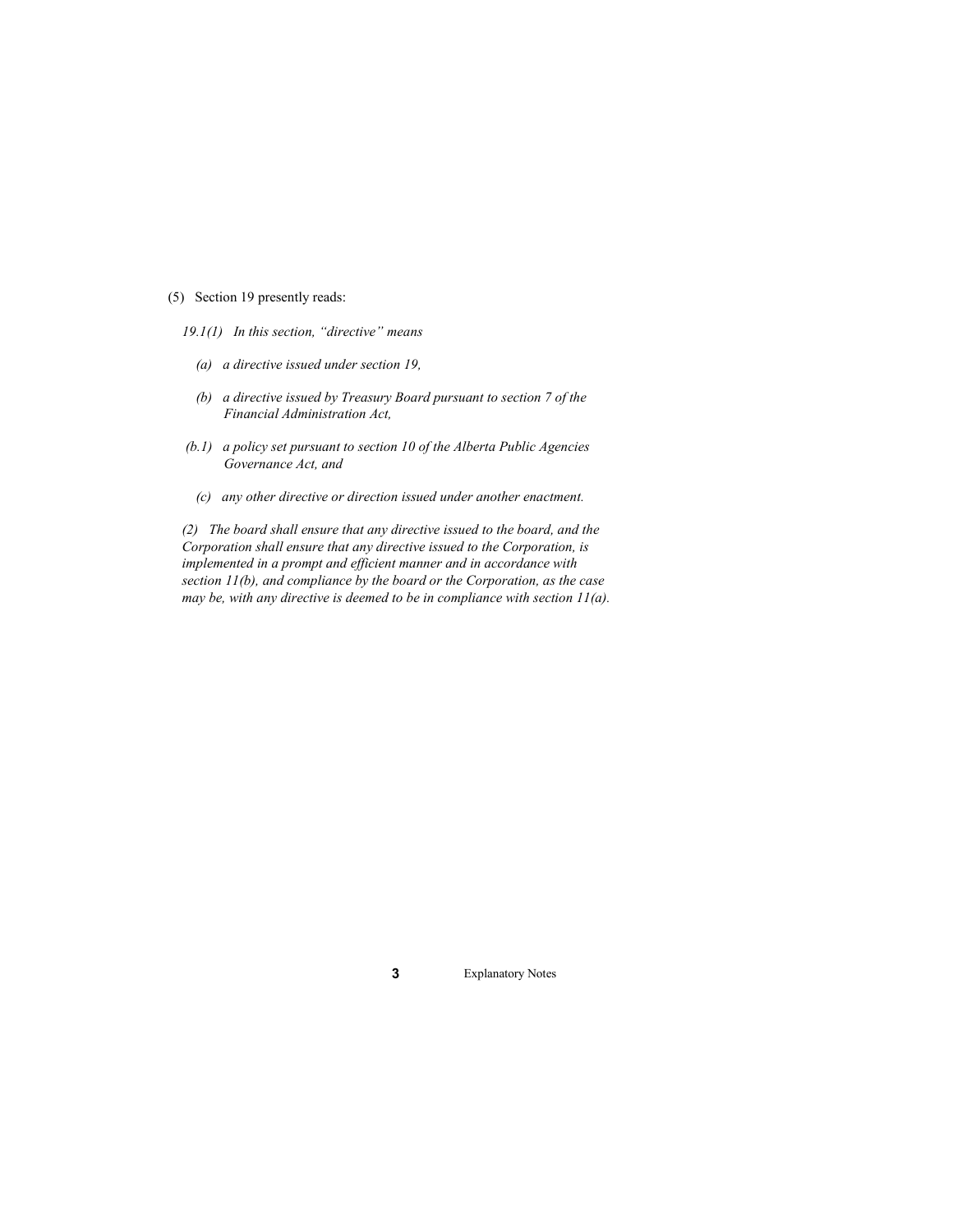(e) the referendum is to be conducted by mail-in ballot.

# **(6) Section 20(l) is repealed.**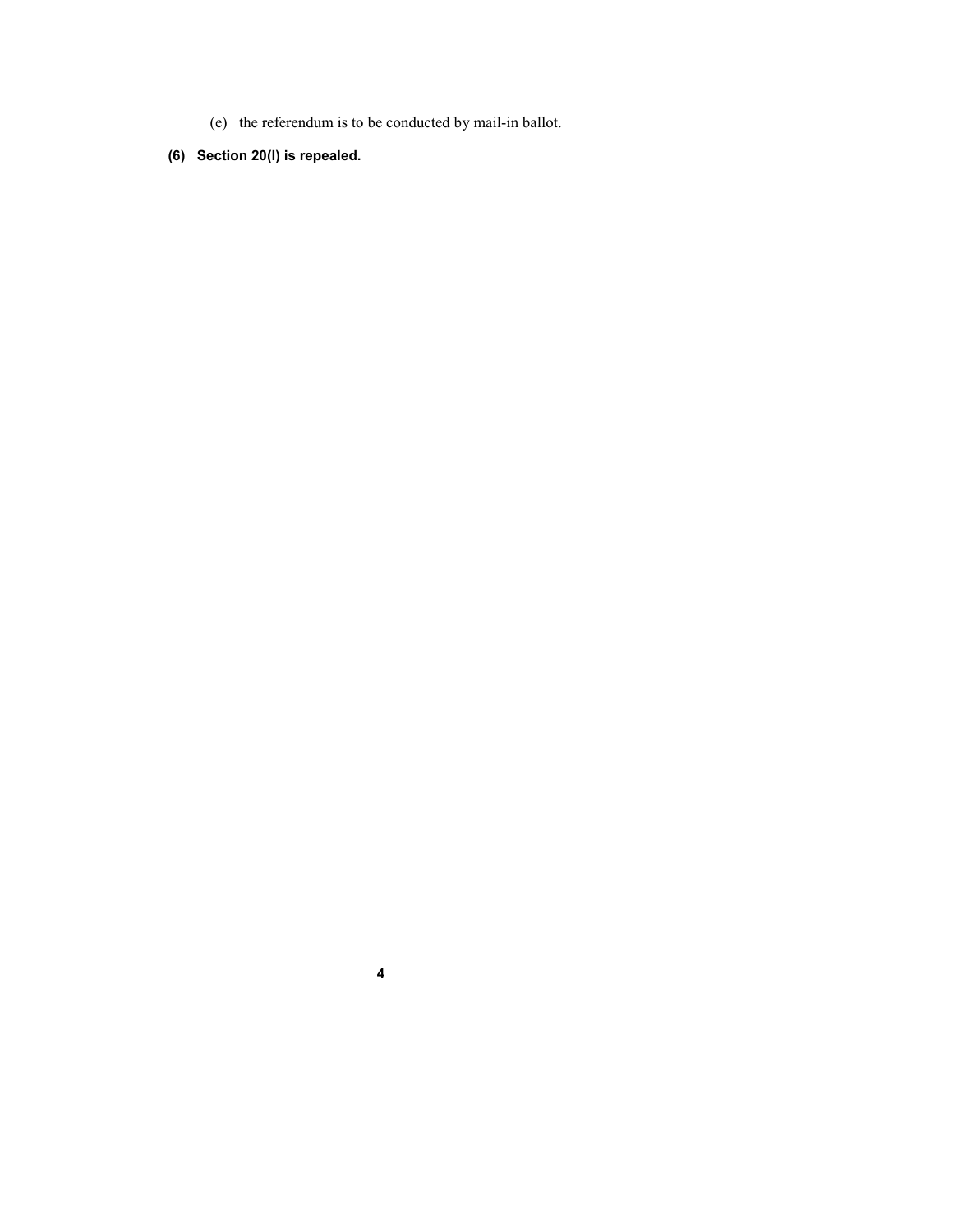- (6) Section 20 presently reads:
	- *20 The Lieutenant Governor in Council may make regulations*
		- *(a) respecting the form and contents of investment management agreements;*
		- *(b) respecting appointments to the board, including eligibility and qualifications for appointment;*
		- *(c) respecting conflict of interest guidelines, codes of conduct and any other guidelines and policies in respect of the board and employees of the Corporation;*
		- *(d) respecting terms and conditions for the purpose of section 6(3);*
		- *(e) respecting the standard of care required of persons providing investment management services under this Act;*
		- *(f) respecting any terms and conditions of an indemnity given under section 12;*
		- *(g) respecting the preparation of records and accounts under section 13(1);*
		- *(h) respecting the establishment and maintenance of reserve funds, including the maximum amounts that can be held in a reserve fund;*
		- *(i) respecting the establishment and maintenance of pooled funds and other funds;*
		- *(j) respecting the charging of costs and expenses of the Corporation and for amounts for funding reserve funds against designated entities or their funds;*
		- *(k) defining terms that are used but not defined in this Act;*
		- *(l) respecting the investment of the Corporation's funds and reserve funds;*
		- *(m) respecting the borrowing of money by the Corporation when authorized under section 18(1);*
		- *(n) respecting the giving of guarantees by the Corporation under section 18(2);*
		- *(o) respecting the collection, use and disclosure of information, including personal information, under section 13;*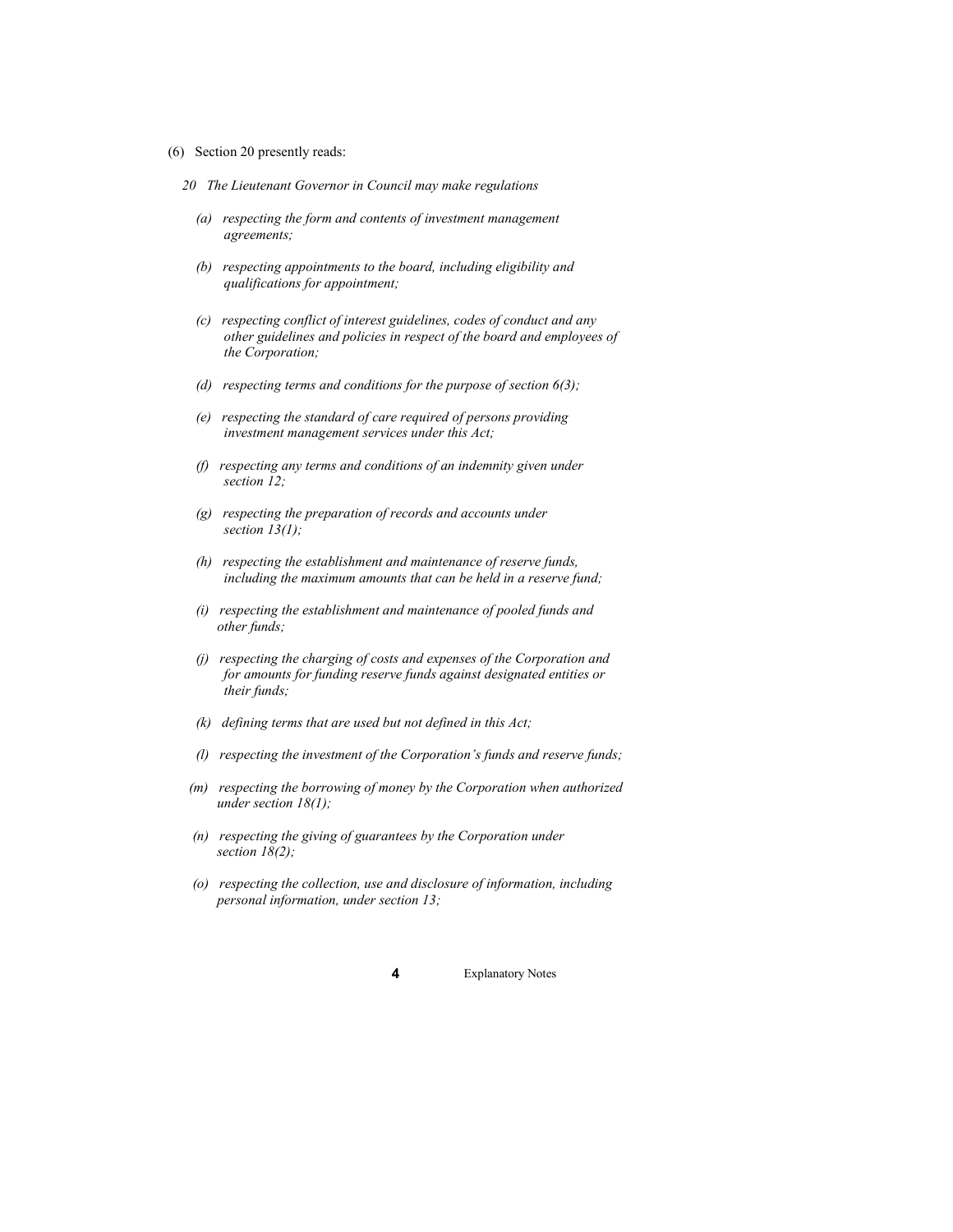#### **Amends AR 225/2007**

**2 Section 6(1) of the** *Alberta Investment Management Corporation Regulation* **is amended by striking out "**the appointment of any individual to the board**" and substituting "**the appointment of any individual to the board by the Lieutenant Governor in Council**".**

#### **Coming into force**

**3 This Act comes into force on Proclamation.**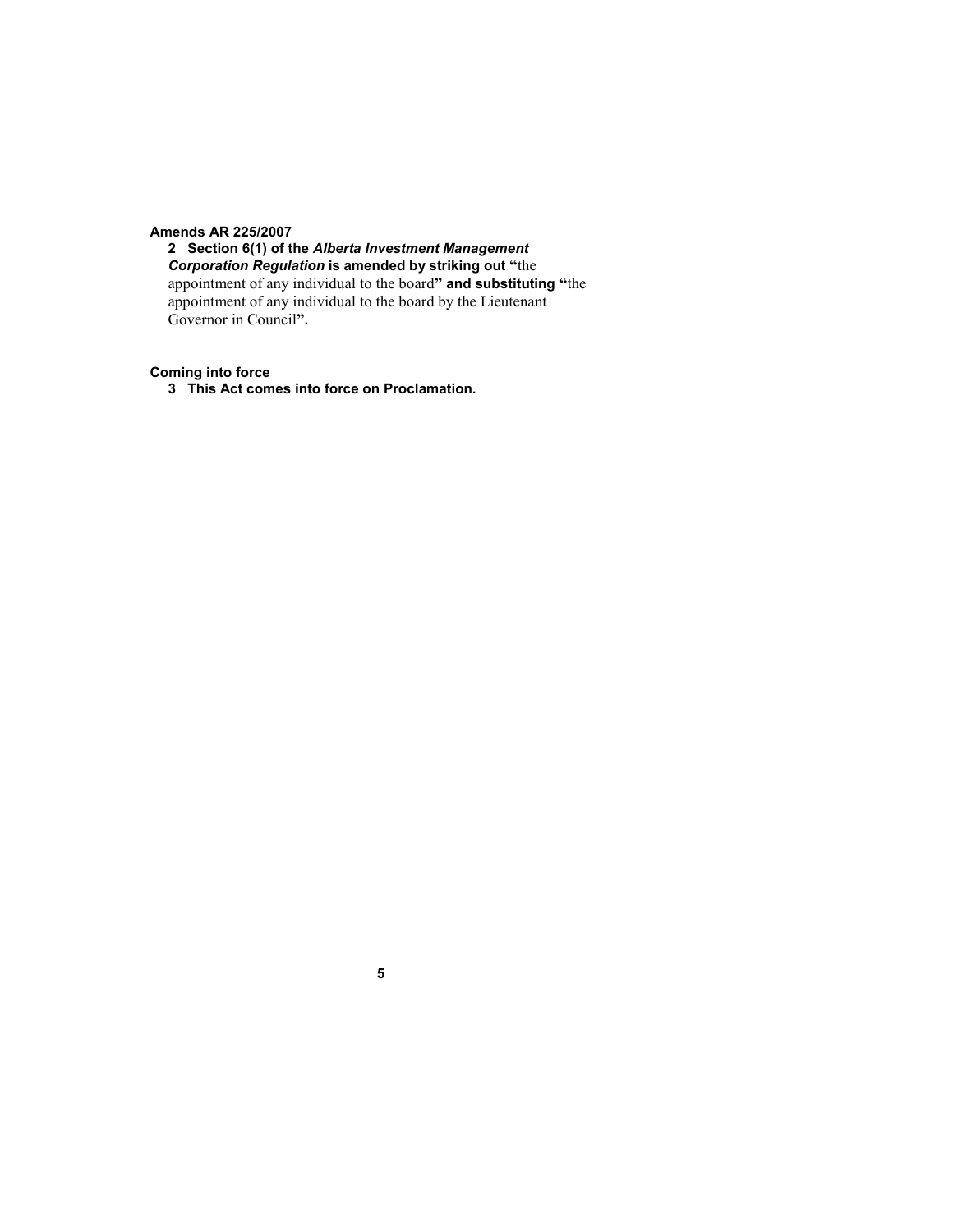- *(p) respecting the application of this Act and the regulations to subsidiaries of the Corporation;*
- *(q) respecting generally the operation of the Corporation;*
- *(r) generally to carry out the intent and purposes of this Act.*

### **Alberta Investment Management Corporation Regulation**

**2** Amends Alberta Regulation 225/2007.

Section  $6(1)$  presently reads:

*6(1) The Minister shall establish a nominating committee to advise the Minister regarding the appointment of any individual to the board.*

**3** Coming into force